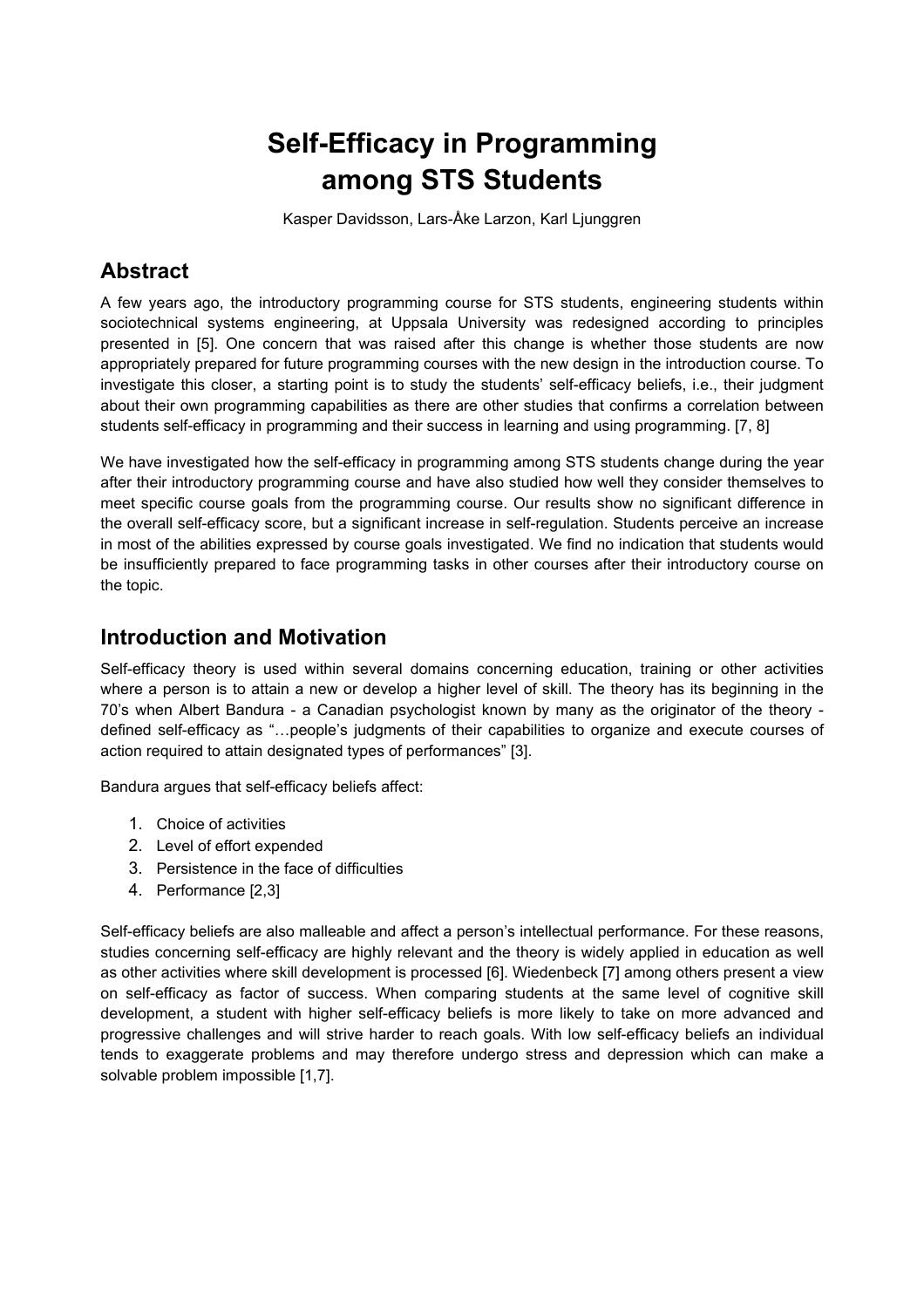The theory of self-efficacy gives four sources of information from which a person's self-efficacy beliefs arise:

- 1. Personal mastery experiences, in which an individual practices a skill
- 2. Vicarious experience, for example, modeling of a behavior of others
- 3. Verbal persuasion, such as suggestions that the individual can cope with a situation
- 4. Emotional arousal, in which one monitors one's level of stress, anxiety, and fear to assess selfefficacy. [2,3,4]

Introductory programming can be taught in different ways to different students – even within the same university. At Uppsala University, the traditional approach is a Java-centric introduction to the topic of imperative programming where the students have lectures, a few programming assignments and a written exam at the end. One of the study programs observed that their students did not perform as expected in this and following courses, which initiated a process to rework the course structure to achieve a course with a constructive alignment between course goals, syllabus and assessment.

The result was a course structure with programming assignments related to the course goals and no written exam at the end as presented in [5]. Instead, students have roughly one assignment per course week to solve, mostly in groups of two, using pair-programming techniques. Assessment is achieved through continuous feedback, weekly sessions, demonstrations and explanation of the assignments. Other differences in the course are less focus on programming language and more about the ability to correctly debug a program and diagnose errors. Students are exposed to three different languages throughout the course to train the ability to bring previous knowledge into a new programming language. Following this course, there are several courses that include elements of programming where the students are mixed with students that have taken other introductory programming courses. Concerns have been raised about that students who have taken the new course are not as well prepared as other students and thus will not perform as well. To study this closer, an important issue is the one of selfefficacy – how well prepared students consider themselves to be when faced with programming tasks.

#### **Research Question**

In this report, we study how the self-efficacy among students who have taken the new introductory programming course changes during a year. The research question asked is: *How does the self-efficacy in programming change from the introductory course until one year later?*

### **Related Literature**

In [6], Ramalingam and Wiedenbeck present a 32-item Self-Efficacy Scale for computer programming. This scale as well as the rest of the article is frequently referred to in studies concerning self-efficacy, e.g., [1, 7, 8].

In [6] the Self-Efficacy Scale was handed out to 421 students in the beginning of a C++ programming course as a pre-test. The students were asked to rate their confidence in doing programming task using a Likert scale from 1 (not at all confident) to 7 (absolutely confident). In the end of the course the same scale was administrated to the same student group as a post-test. Unlike Ramalingam and Wiedenbeck we administrated the pre-test and post-test to two different groups: 2nd year STS students (pre-test) and 3rd year STS students.

Ramalingam and Wiedenbeck [6] assessed their scale and found it to be highly reliable, with a score of 0.98. Looking at their results an increase in self-efficacy between the pre-test and post-test is found, especially among the students with initial low self-efficacy. No substantial difference was found between males and females.

Since Ramalingam and Wiedenbeck [6] studied C++ Programming students, a closer look at the study made by Askar and Davenport [1], including 326 Java Programming Computer Engineering students,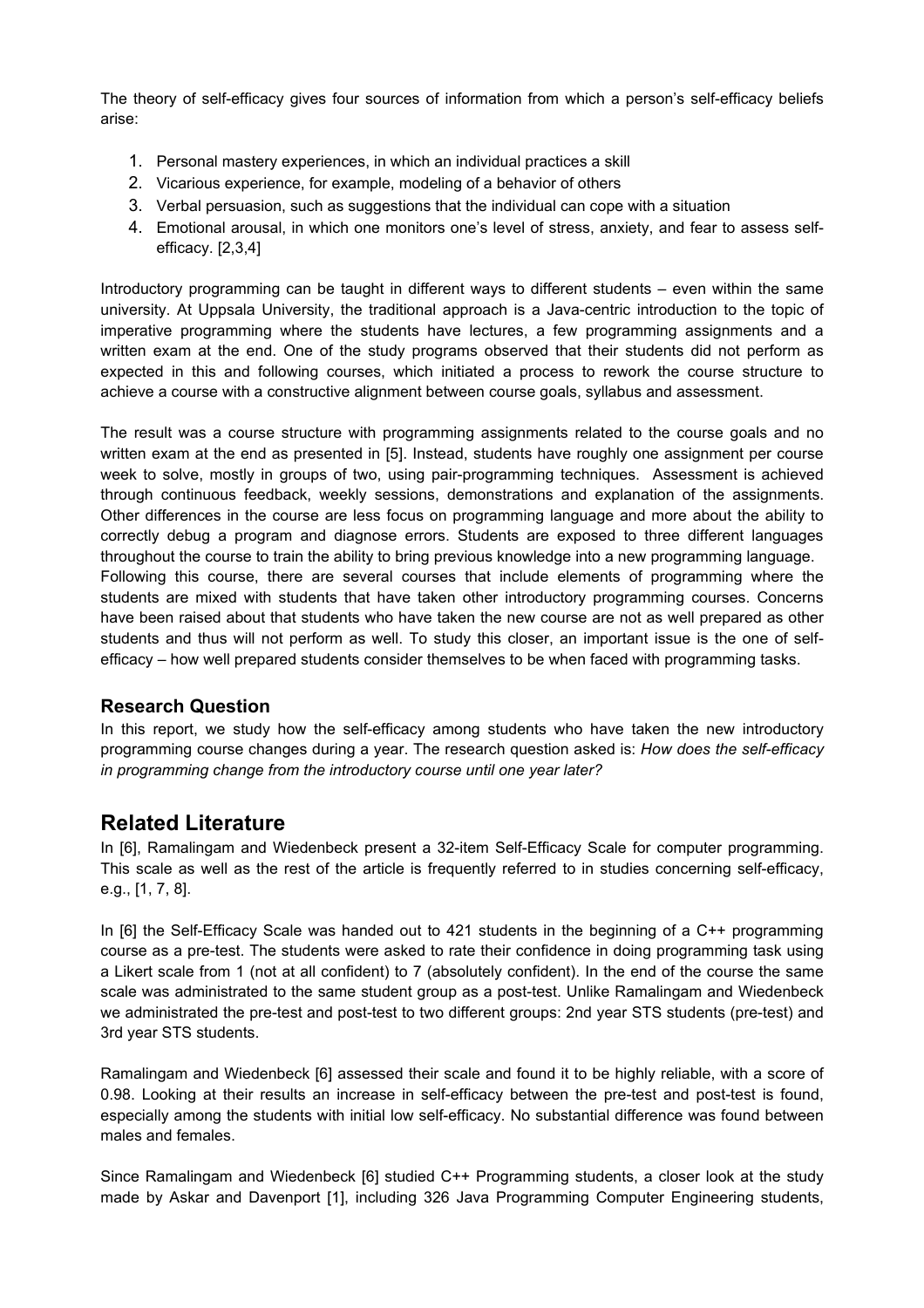gave us wider perspective on how to conduct our study. In [1], Askar and Davenport developed an instrument assessing Java Programming Self-Efficacy from the self-efficacy scale of [6]. Like the test mentioned above this test consisted of 32 items and the reliability was even greater (0.99). The results show with a significant difference that the males' self-efficacy was higher than the females'. The overall self-efficacy score increased with the students' experience, frequency of computer usage, as well as mother's and siblings' computer usage.

### **Data collection**

Data was collected via an online survey that was e-mailed to students in both students groups, STS-2 and STS-3. There was a total of 40 questions in the survey. In five of the questions, the students are asked to answer (on a scale 1 to 4) how well they think they meet five specific course goals of the introductory programming course:

- 1. Analyze, and design solutions for simple problems
- 2. Formulate a strategy for managing larger problems
- 3. Systematic debugging
- 4. Read, understand and modify small parts of large amounts of code written by others
- 5. Explain the general principles for how a computer is structured and operates

Three of the questions asked for gender, programming experience and what student group they belonged to. 32 of the questions in the survey have the purpose of evaluating the students' self-efficacy using the exact same questions used in [1], where students grade their confidence on a scale 1 (not at all confident) to 7 (absolutely confident). These questions are developed from the self-efficacy test presented in [6]. Self-efficacy tests regarding programming are often based on the questions in [6]; by using questions from that test, the survey in this study becomes easier to compare with results from other studies.

### **Participants**

The students are engineering students within the sociotechnical systems engineering (STS) program at Uppsala University. Before the introductory programming course, they have done basic programming tasks in two previous courses, though without learning how to program. Their introductory programming course are placed in their third semester and it is a semester-long course with 11 assignments where they first learn Python and later in the course move to Java. There is also one assignment in which they are exposed to assembler programming for a MIPS architecture. During the year following the introductory programming course, they encounter programming tasks in several courses, e.g., Scientific computing II and Object oriented design. These courses are taught jointly with students from other engineering programs. The student groups in the second and third year of the STS program that were asked to participate in this study are described as follows:

|              | Men | Women | Total |
|--------------|-----|-------|-------|
| <b>STS-2</b> | 33  | 20    | 53    |
| <b>STS-3</b> | 14  | 10    | 24    |
| lTotal       | 47  | 30    |       |

Table 1: Participants data

Due to the time limits, it has not been possible to follow a group of students throughout a year. Instead, we have collected answers from two student groups – one that currently takes the introductory programming course (STS-2) and one that took the course one year ago (STS-3). The course teacher and course structure have remained the same as previous year. The main difference between the two student groups are that one of them have since their introductory programming course also taken other courses where they had to solve programming task.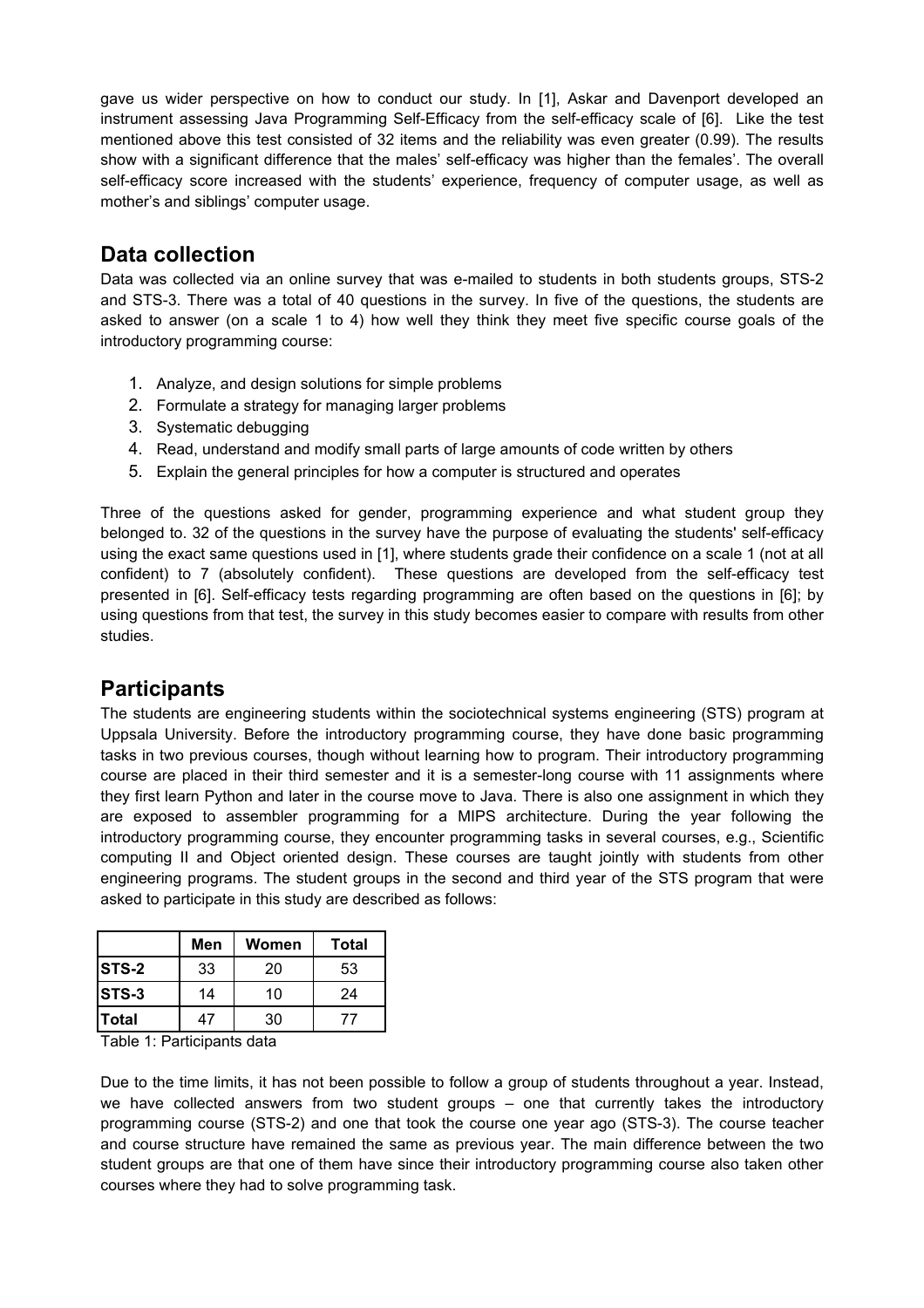## **Statistical analysis**

The answers from the self-efficacy questions were analyzed using a t-test to examine if there exists a statistical significant difference in self-efficacy between the students in STS-2 and the students in STS-3. The self-efficacy questions were analyzed both by taking all questions into consideration, but also by grouping the questions into different factors. These factors were the same as in [6]:

- Factor 1: Independence and persistence
- Factor 2: Complex programming tasks
- Factor 3: Self-regulation
- Factor 4: Simple programming tasks

The answers from the questions about course goals were also analyzed using a t-test to determine if there exists a significant difference between the two groups. The self-efficacy questions and the questions about the course goals were analyzed completely separately. P-values less than 0.05 are considered to indicate a statistically significant difference.

### **Results**

Cronbach's alpha constant for the course goal scores was 0.79. The item-total correlation calculated through Pearson varied between 0.47 and 0.66 for the course goals. Cronbach's alpha constant for the self-efficacy scores was 0.97. The item-total correlation for the self-efficacy varied between 0.43 and 0.87.

| Course goal | STS-2 Mean<br>$(N=33)$ | <b>STS-2 SD</b> | STS-3 Mean<br>$(N=13)$ | STS-3 SD | <b>Difference</b><br><b>Mean</b> | t-value | p-value |
|-------------|------------------------|-----------------|------------------------|----------|----------------------------------|---------|---------|
| Goal 1      | 3.21                   | 0.59            | 3.69                   | 0.46     | $+0.48$                          | 3.936   | < 0.001 |
| Goal 2      | 2.82                   | 0.80            | 3.08                   | 0.83     | $+0.26$                          | 1.433   | 0.159   |
| Goal 3      | 2.73                   | 0.75            | 3.08                   | 0.47     | $+0.35$                          | 2.370   | 0.022   |
| Goal 4      | 2.79                   | 0.73            | 2.77                   | 0.70     | $-0.02$                          | 0.116   | 0.908   |
| Goal 5      | 2.06                   | 0.78            | 2.46                   | 0.84     | $+0.40$                          | 2.238   | 0.030   |
| All goals   | 2.72                   | 0.82            | 3.02                   | 0.79     | $+0.29$                          | 2.390   | 0.018   |

Table 2. Means, standard deviations, and difference for course goal scores.

There exists a significant difference between the student groups for goals 1, 3 and 5. For the course goals overall there exist a significant difference between the groups where STS-3 have a higher score than STS-2.

| <b>Factor</b>    | <b>STS-2</b><br>Mean<br>$(N=33)$ | STS-2<br><b>SD</b> | STS-3 Mean<br>$(N=13)$ | <b>STS-3</b><br><b>SD</b> | <b>Difference</b><br>Mean | t-value | p-value |
|------------------|----------------------------------|--------------------|------------------------|---------------------------|---------------------------|---------|---------|
| Factor 1         | 4.30                             | 1.71               | 4.16                   | 1.54                      | $-0.14$                   | 0.591   | 0.555   |
| Factor 2         | 3.79                             | 1.78               | 3.80                   | 1.63                      | $+0.01$                   | 0.058   | 0.954   |
| Factor 3         | 3.89                             | 1.65               | 4.73                   | 1.53                      | $+0.84$                   | 3.356   | < 0.001 |
| Factor 4         | 4.98                             | 1.78               | 4.80                   | 1.74                      | $-0.18$                   | 0.702   | 0.483   |
| All<br>questions | 4.27                             | 1.81               | 4.29                   | 1.68                      | $+0.03$                   | 0.113   | 0.910   |

Table 3: Means, standard deviations, and difference for self-efficacy groups.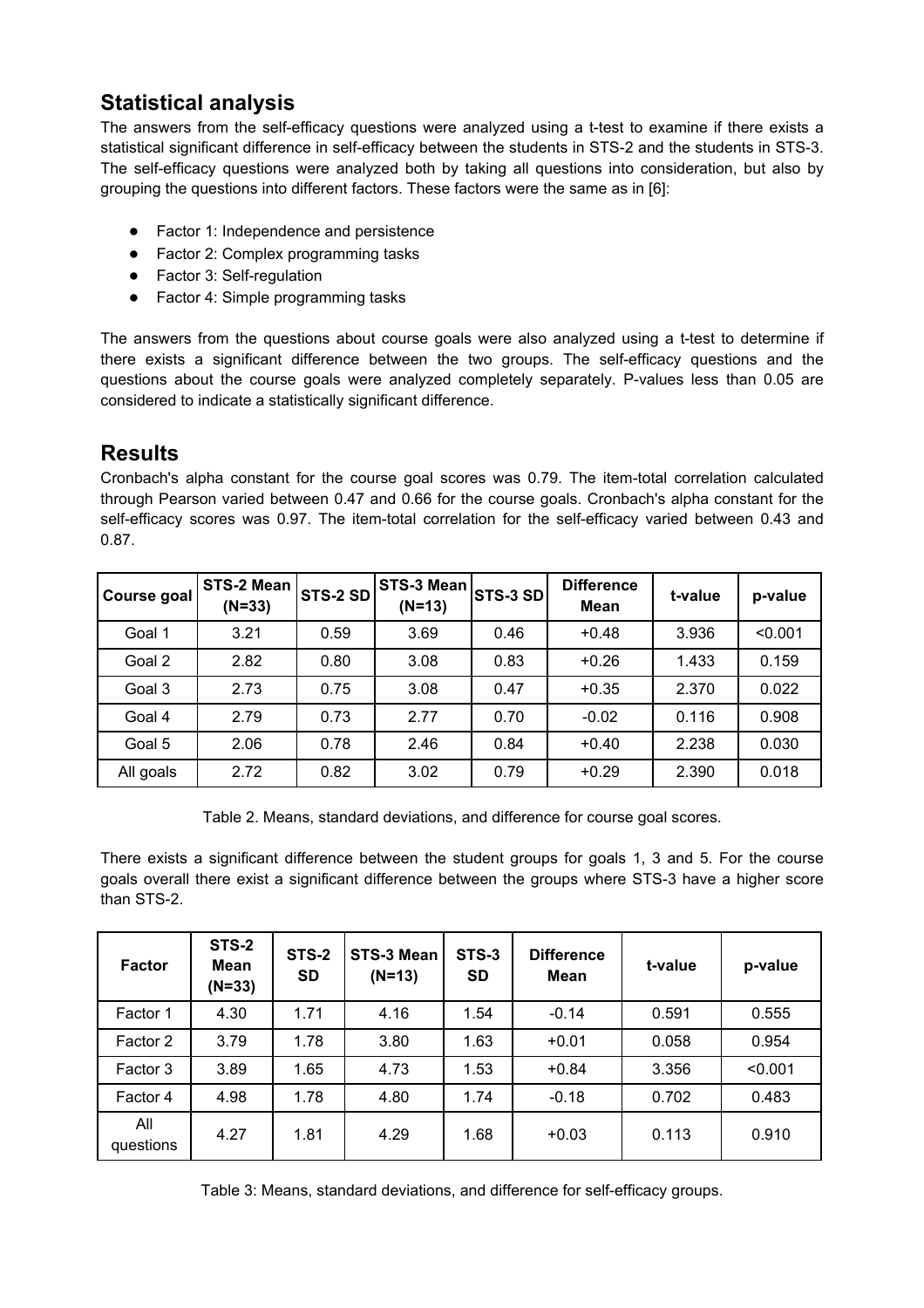There exists a significant difference between the student groups for category 3. For all the overall selfefficacy score there exist no significant difference between STS-3 and STS-2. Means, standard deviations and differences for the individual questions about self-efficacy are presented in table 4. The questions used for self-efficacy scoring can be found in the appendix of [1].

| Question        | <b>STS-2</b><br><b>Mean</b><br>$(N=33)$ | STS-2 SD | STS-3 Mean<br>$(N=13)$ | STS-3 SD | <b>Difference</b><br><b>Mean</b> | t-value | p-value |
|-----------------|-----------------------------------------|----------|------------------------|----------|----------------------------------|---------|---------|
| Q <sub>1</sub>  | 4.36                                    | 1.79     | 4.23                   | 1.48     | $-0.13$                          | 0.354   | 0.725   |
| Q2              | 4.73                                    | 1.52     | 4.69                   | 1.07     | $-0.03$                          | 0.114   | 0.910   |
| Q <sub>3</sub>  | 4.48                                    | 1.60     | 4.77                   | 1.25     | $+0.28$                          | 0.862   | 0.393   |
| Q4              | 6.03                                    | 1.49     | 6.00                   | 1.57     | $-0.03$                          | 0.089   | 0.929   |
| Q <sub>5</sub>  | 6.18                                    | 1.31     | 5.77                   | 1.80     | $-0.41$                          | 1.218   | 0.230   |
| Q <sub>6</sub>  | 5.67                                    | 1.57     | 5.62                   | 1.78     | $-0.05$                          | 0.139   | 0.890   |
| Q7              | 4.36                                    | 1.75     | 4.92                   | 1.27     | $+0.56$                          | 1.574   | 0.123   |
| Q8              | 3.00                                    | 1.63     | 3.08                   | 1.82     | $+0.08$                          | 0.202   | 0.841   |
| Q <sub>9</sub>  | 5.06                                    | 1.77     | 3.69                   | 1.94     | $-1.37$                          | 3.334   | 0.002   |
| Q10             | 3.94                                    | 1.65     | 3.54                   | 1.34     | $-0.4$                           | 1.165   | 0.250   |
| Q11             | 3.21                                    | 1.53     | 2.77                   | 1.67     | $-0.44$                          | 1.250   | 0.218   |
| Q12             | 3.39                                    | 1.74     | 3.00                   | 1.18     | $-0.39$                          | 1.135   | 0.263   |
| Q13             | 3.97                                    | 1.70     | 4.00                   | 1.47     | $+0.03$                          | 0.084   | 0.933   |
| Q14             | 4.06                                    | 1.74     | 3.46                   | 1.50     | $-0.6$                           | 1.621   | 0.112   |
| Q15             | 4.85                                    | 1.67     | 4.62                   | 1.44     | $-0.23$                          | 0.656   | 0.515   |
| Q16             | 5.00                                    | 1.48     | 4.69                   | 1.43     | $-0.31$                          | 0.942   | 0.351   |
| Q17             | 3.64                                    | 1.74     | 4.08                   | 1.38     | $+0.44$                          | 1.221   | 0.229   |
| Q18             | 3.12                                    | 1.63     | 3.46                   | 1.22     | $+0.34$                          | 1.024   | 0.311   |
| Q19             | 4.79                                    | 1.47     | 3.77                   | 1.37     | $-1.02$                          | 3.179   | 0.003   |
| Q20             | 3.15                                    | 1.44     | 3.31                   | 1.14     | $+0.16$                          | 0.524   | 0.603   |
| Q21             | 5.09                                    | 1.33     | 4.38                   | 1.60     | $-0.71$                          | 2.199   | 0.033   |
| Q22             | 4.88                                    | 1.30     | 4.77                   | 1.53     | $-0.11$                          | 0.353   | 0.726   |
| Q23             | 5.45                                    | 1.37     | 5.08                   | 1.49     | $-0.38$                          | 1.192   | 0.240   |
| Q24             | 3.48                                    | 1.56     | 3.31                   | 1.59     | $-0.18$                          | 0.505   | 0.616   |
| Q <sub>25</sub> | 3.91                                    | 1.83     | 4.62                   | 1.15     | $+0.71$                          | 1.964   | 0.056   |
| Q26             | 3.42                                    | 1.71     | 4.31                   | 1.32     | $+0.88$                          | 2.512   | 0.016   |
| Q27             | 3.45                                    | 1.63     | 4.31                   | 1.20     | $+0.85$                          | 2.567   | 0.014   |
| Q28             | 3.42                                    | 1.65     | 3.46                   | 1.15     | $+0.04$                          | 0.112   | 0.911   |
| Q29             | 3.64                                    | 1.82     | 4.46                   | 1.69     | $+0.83$                          | 2.080   | 0.043   |
| Q30             | 4.36                                    | 1.61     | 4.69                   | 1.86     | $+0.33$                          | 0.862   | 0.393   |
| Q31             | 4.33                                    | 1.39     | 5.62                   | 1.27     | $+1.28$                          | 4.267   | < 0.001 |
| Q <sub>32</sub> | 4.03                                    | 1.60     | 4.85                   | 1.41     | $+0.82$                          | 2.381   | 0.022   |

Table 4: Means, standard deviations, and difference for self-efficacy questions.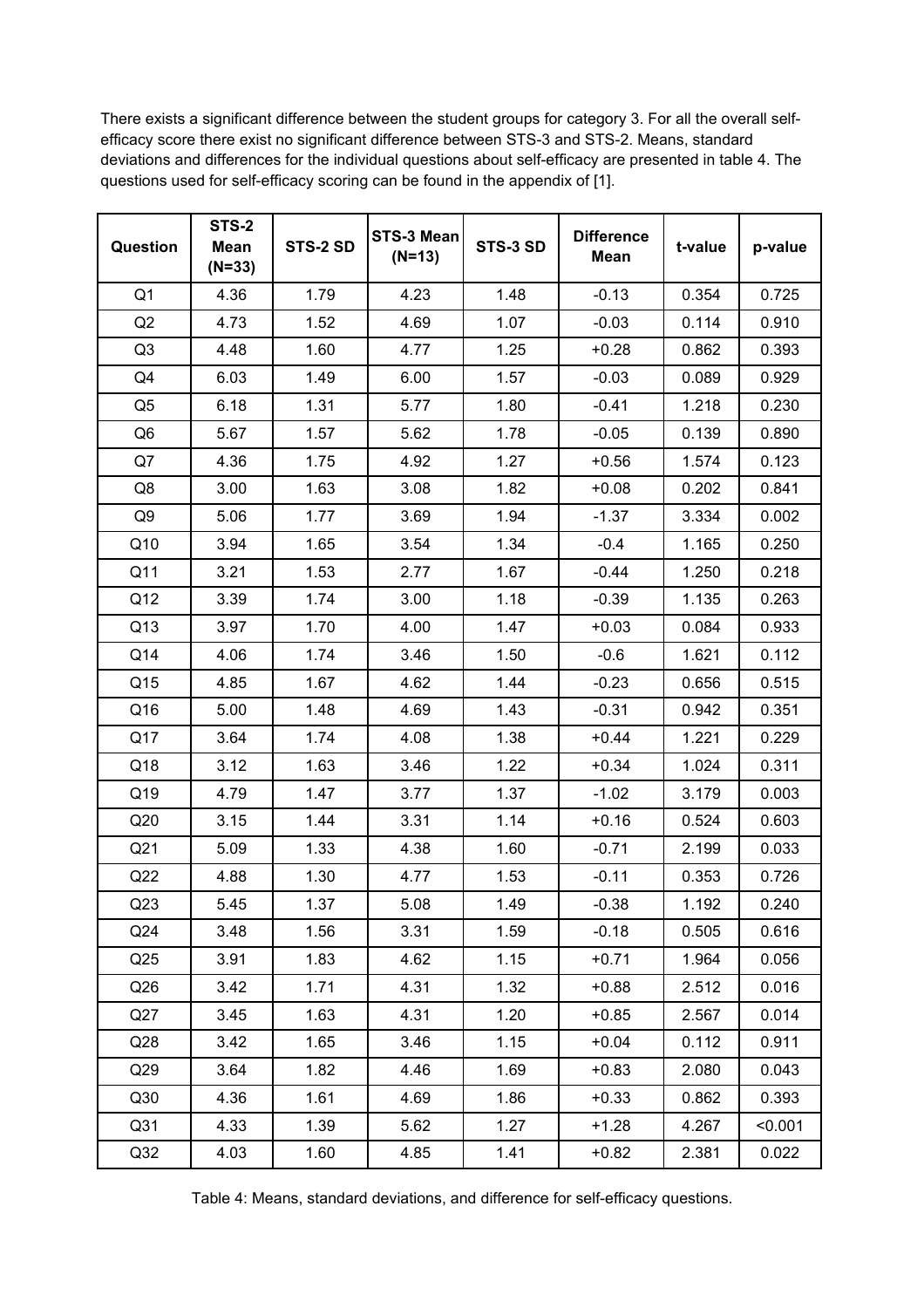There exist a significant difference between STS-2 and STS-3 for questions 9, 19, 21, 26, 27, 29, 31 and 32. For questions 9, 19 and 21, the STS-2 group have a higher score while for questions 26, 27, 29, 31 and 32, the STS-3 group have a higher score.

### **Conclusion and Discussion**

#### **Self-Efficacy**

The self-efficacy metric is based on a 32-question form where the questions were grouped into 4 different categories to indicate different types of skills. It is thus possible to discuss self-efficacy in specific skills as indicated by a single question, a group of questions, or as a whole by looking at the mean over all 32 questions.

Approaching this in a top-down manner, we start by looking at self-efficacy as a whole, i.e., by looking at the mean score over all 32 questions for both student groups. This comparison shows no statistically significant difference – neither positive, nor negative – between the two student groups. The overall selfefficacy in basic programming skills seems to remain the same one year after the introductory programming course (mean 4.27 and 4.29, respectively).

A closer look at the different groups of questions shows a statistically significant increase in self-efficacy in category 3 (Self-regulation), while the other categories (Independence, Complex tasks, Simple tasks) show no significant change. It should be noted though, that the self-efficacy in group 1 and 4 (Independence and Simple tasks) were already high in the STS-2 group of students (a mean of 4.3 and 4.8 respectively).

Bringing the discussion down to individual questions, there are a few specific skills where we observe a significant increase in self-efficacy between the two student groups:

- Q26: *I could come up with a suitable strategy for a given programming project in a short time*
- Q27: *I could manage my time efficiently if I had a pressing deadline on a programming project*
- Q29: *I could rewrite lengthy and confusing portions of code to be more readable and clear*
- Q31: *I could find ways of motivating myself to program, even if the problem area was of no interest to me*
- Q32: *I could write a program that someone else could comprehend and add features to at a later date*

These questions are mainly about larger programming projects, which students in their second year had not yet encountered when answering the questions.

There are also a few specific skills where we can observe a significant decrease in self-efficacy between the two groups:

- Q9: *I could write a small Java program given a small problem that is familiar to me*
- Q19: *I could complete a programming project if someone showed me how to solve the problem first*
- Q21: *I could complete a programming project if I could call someone for help if I got stuck*

Apparently, students are not as convinced about their ability to complete a programming project one year after their introductory course as they were before. A speculation is that their increase in experience from larger programming project also have taught them about how hard they can be to complete even if you know how.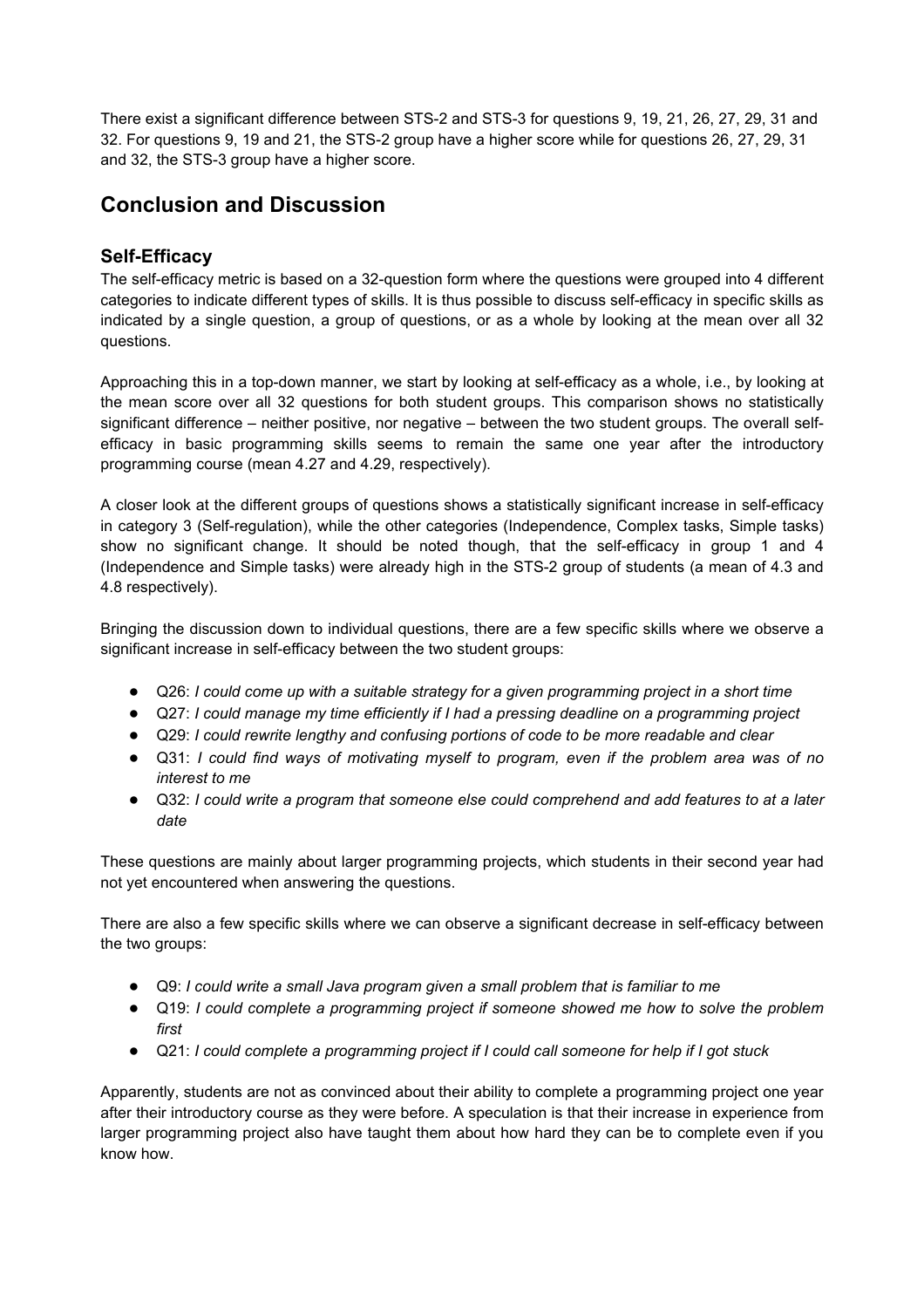#### **Course goals**

By observing changes in how students perceive their own capabilities with respect to the course goals, we get an indication about the persistence of skills learned in the introductory course.

Looking at the goals as a whole, STS-3 show a statistically significant increase in the skills expressed in the course goals. Bringing it down to the actual skills, there are three skills in particular where students report a significant increase during the year after the introductory course:

- Analyze, and design solutions for simple problems
- Systematic debugging
- Explain the general principles for how a computer is structured and operates

Although there was a big change in the ability to understand how a computer operates, this course goal is by far the one that students report as their weakest ability.

#### **Overall impressions**

We have observed no statistically significant negative changes neither in the students' self-efficacy, nor in the skills reflected by the course goals. There is a significant increase in the belief to meet the course goals between the student groups. Mean values in answers received are all in the upper half of the grading scale (3rd quartile for self-efficacy, 3rd and 4th quartile for course goals).

#### **Sources of error**

We have roughly 60% of the students participating in the study, which means that it is hard to draw general conclusions that include all students. As the answers were anonymous, the correlation between who have participated and their performance in courses is unknown to us. A difference between the two student groups is that the second year students take introductory programming as a mandatory course while the third year students have chosen a track within the STS program that includes programming to a larger extent than other tracks.

#### **Future work**

Even if this study is limited by the time limits under which it was carried out, there are preliminary results that show a strong sense of self-efficacy among STS students and no significant degradation in the year that follows the introductory course. For future studies, it would be interesting to do a longitudinal study where you follow the same student group rather than asking students from two different years about their self-efficacy beliefs. It would also be interesting to compare these results with students from other study programs where programming is not a central topic, and to relate self-efficacy to course performances.